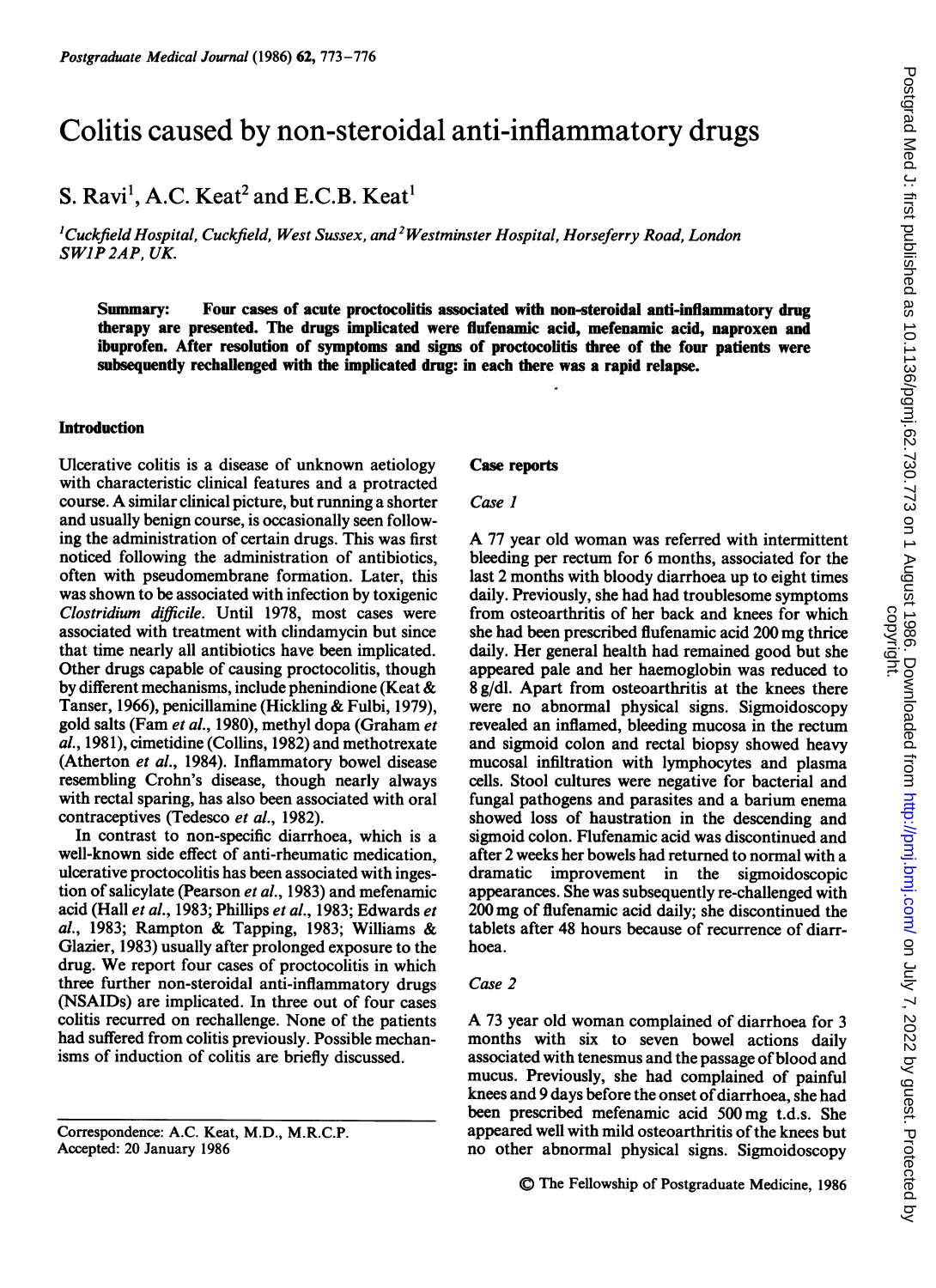revealed actively inflamed rectal mucosa with contact bleeding and blood-stained mucus. Stool cultures were negative. Mefenamic acid was discontinued and a barium enema arranged. Her symptoms rapidly subsided, however, and she cancelled the examination. Repeat sigmoidoscopy, two weeks later, showed the mucosa to have returned almost to normal with only mild injection and no contact bleeding. She was subsequently re-challenged with mefenamic acid 250 mg/day; she developed loose motions again and discontinued medication after 72 hours. Following this she remained well and, when reviewed several months later, had had no further bowel symptoms.

### Case 3

A <sup>67</sup> year old woman was admitted to hospital with abdominal pain and severe watery diarrhoea at hourly intervals containing blood and mucus. She had developed superficial thrombophlebitis of her right calf two and a half weeks previously for which she had been prescribed a 6 day course of flucloxacillin. The leg remained painful and, <sup>8</sup> days after discontinuing the antibiotic, she was prescribed naproxen 250mg twice daily. After 2 days she developed diarrhoea, which became increasingly frequent with blood staining, prostration, anorexia and weight loss and necessitated admission to hospital. At that time she was thin and dehydrated but not anaemic and the abdomen was diffusely tender but not distended. Sigmoidoscopy showed acutely inflamed mucosa in the rectum and sigmoid colon. The stools contained leucocytes and red cells but cultures were negative for fungal and bacterial pathogens, including C. difficile, cysts, ova and parasites. A barium enema examination showed lack of haustration of the descending and sigmoid colon with a fine granular appearance of the mucosal lining. Naproxen was stopped and she was treated with prednisdone enemas daily for <sup>7</sup> days, during which time her stools returned to normal. She was discharged <sup>3</sup> days later requiring no treatment. On rechallenge with naproxen 125 mg/day, <sup>3</sup> weeks later, she developed looseness of the bowels after <sup>3</sup> days and symptoms similar to the onset of her previous illness. The patient, therefore, discontinued naproxen.

#### Case 4

A <sup>69</sup> year old woman was admitted to hospital with <sup>a</sup> history of frequent bloody diarrhoea and tenesmus for 2 days together with malaise and feeling unwell. She had suffered from osteoarthritis of the hips for many years for which she had taken one aspirin tablet twice daily until a week before admission. At that time, her general practitioner had changed her prescription to ibuprofen 400mg twice daily. She developed diarrhoea <sup>5</sup> days later. Her general health was good and

apart from mild tenderness in the abdomen there were no abnormal physical signs in the alimentary system. Sigmoidoscopy showed an inflamed bleeding rectal mucosa. Stool cultures were negative for pathogens and a barium enema revealed only scattered diverticula. Five days after stopping ibuprofen her symptoms had abated and repeat sigmoidoscopy after a further <sup>5</sup> days showed clearing of the inflammation. Thereafter, she remained well and when reviewed 3 weeks after discharge, had no gastrointestinal symptoms. She did not agree to re-challenge.

### **Discussion**

Four different NSAIDs, prescribed for osteoarthritis or phlebitis are implicated in the development of proctocolitis in these patients. None of the patients had previously suffered from colitis, all rapidly became symptom-free on cessation of treatment and, in three patients, symptoms of colitis rapidly returned on re-challenge with the drug. A diagnosis of proctocolitis was made by the presence of diarrhoea varying from four to twelve or more times daily, inflamed mucosa on sigmoidoscopy and negative stool cultures. Biopsy of the rectal mucosa in Case 1 showed heavy infiltration with lymphocytes and plasma cells. In all four cases resolution was complete by 10 days<sup>2</sup> with the formation of normal or constipated stools and disappearance of blood and mucus. A barium enema was performed on three of the four patients; in $\overrightarrow{H}$ two, changes were compatible with distal idiopathic ulcerative colitis, showing lack of haustration and/or shallow ulceration of the mucosa, and in the third diverticular disease only was demonstrated. It is of interest that a flare-up of diverticular disease and perforation has been recorded in association with NSAIDs (Coutrot et al., 1978; Schwartz, 1981) though in our case the predominant disease was proctocolitis. The time interval from starting the drug to the onset of diarrhoea varied from 2 days to 4 months but the three patients who were re-challenged relapsed within <sup>72</sup> hours. On follow-up all remained well and free of bowel symptoms. In all four cases resolution was complete by 10 days<br>so with the formation of normal or constipated stools<br>2 and disappearance of blood and mucus. A bariume-<br>enema was performed on three of the four patients; in-<br>two, cha

Vane in <sup>1971</sup> first proposed that the action of NSAIDs involved the inhibition of prostaglandin synthesis and the four drugs implicated in these cases are all potent inhibitors of prostaglandin synthesis. As mucosal prostaglandins are known to be increased in active ulcerative colitis (Sharon et al., 1978) and may play some part in the inflammatory response in this condition, drugs of this kind might be expected to have a beneficial effect on the mucosa. Indeed, sulphasalazine and its cleavage product 5-aminosalicylic acid both inhibit prostaglandin synthesis in the rectal mucosa, at high concentrations, although they are less<br>potent inhibitors than indomethacin or flurbiprofen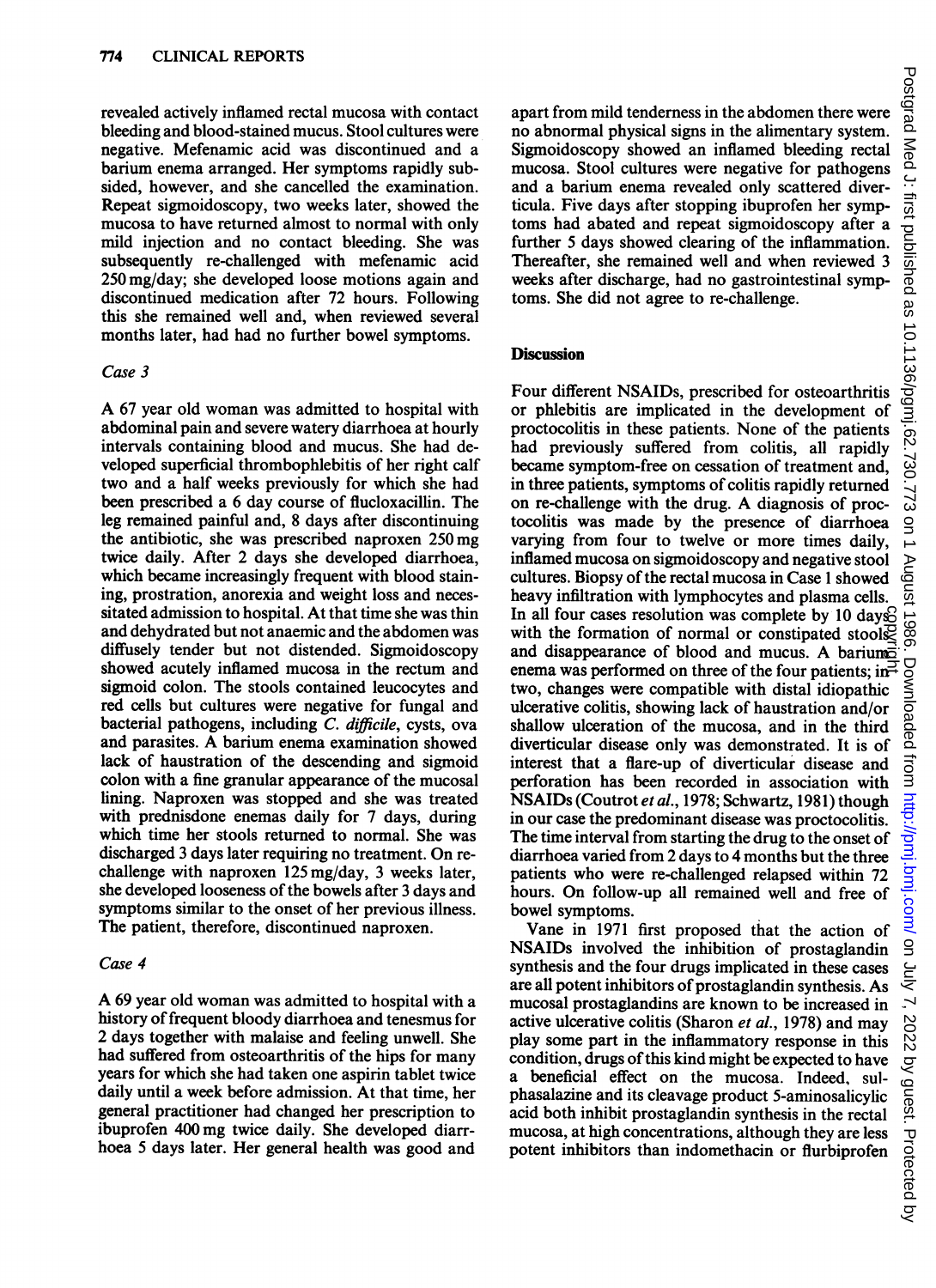However, Levy & Gaspar (1975) reported proctitis occurring after the use of indomethacin suppositories, the severity of which appeared to be related to the dose. In individuals known to have ulcerative colitis attempts to lower prostaglandin levels in the gut with a short course of oral flurbiprofen, compared with conventional treatment, showed that the patients given flurbiprofen fared significantly worse (Rampton & Sladen, 1981). Others have shown that local treatment with indomethacin retention enemas failed to produce improvement in distal proctocolitis (Gilat et al., 1979). Furthermore, ibuprofen has been reported to be associated with an acute relapse of ulcerative colitis after only six tablets (Walt et al., 1984). Rampton & Sladen (1980) reported four patients with inactive ulcerative proctocolitis in whom the administration of NSAIDs appeared to precipitate relapse and proposed that this might be due to inhibition of synthesis of prostaglandins which may be playing a protective role in the mucosa. Relapse of quiescent ulcerative colitis appears to occur fairly quickly after NSAIDs but in those without underlying colitis, the time interval is more variable. This would be consis-

#### References

- ATHERTON, L.D., LEIB, E.S. & KAYE, M.D. (1984). Toxic megacolon associated with methotrexate therapy. Gastroenterology, 86, 1583.
- BJARNASON, I., WILLIAMS, P., SO, A., ZANELLI, G.D., LEVI, A.J., GUMPEL, J.M., PETERS, T.J. & ANSELL, A. (1984). Intestinal permeability and inflammation in rheumatoid arthritis: effects of non-steroidal anti-inflammatory drugs. Lancet, ii, 1171.
- COLLINS, J. (1982). Cimetidine induced ulcerative colitis. Medical Journal of Australia, 1, 307.
- COUTROT, S., ROLAND, D., BARBIER, J., VAN DER MARCQ, P., ALCALAY, M. & MATUCHANSKY, C. (1978). Acute perforation of colonic diverticula associated with shortterm Indomethacin. Lancet, ii, 1055.
- EDWARDS, A.L., HEAGERTY, A.M. & BING, R.F. (1983). Enteritis and colitis associated with metenamic acid (letter) British Medical Journal, 287, 1626.
- FAM, A.G., PATON, T.W., SHAMESS, C.J. & LEWIS, A.J. (1980). Fulminant colitis complicating gold therapy. Journal of Rheumatology, 7, 479.
- GILAT, T., RATAN, J., ROSEN, P. & PELED, Y. (1979). Prostaglandins and ulcerative colitis. Gastroenterology, 76, 1033.
- GRAHAM, C.F., GALLAHER, K. & JONES, J.K. (1981). Acute colitis with methyl dopa. New England Journal of Medicine, 304, 1044.
- HALL, R.I., PETTY, A.H., COBDEN, I. & LENDRUM, R. (1983). Enteritis and colitis associated with mefenamic acid. British Medical Journal, 287, 1182.
- HAWKEY, C.J. & TRUELOVE, S.C. (1983). Inhibition of prostaglandin synthesis in human rectal mucosa. Gut, 24, 213.

tent with the speed of onset of diarrhoea following rechallenge in our cases.

It is now recognized that, in addition to their involvement in tissue-damaging inflammatory reactions, prostaglandins exert a protective effect on the gastric mucosa when exposed to necrotizing agents such as absolute alcohol and to NSAIDs such as aspirin. This property has been termed cytoprotection by Robert (1979). Mucosal inflammation could result therefore from reduced synthesis of cytoprotective prostaglandins. Alternatively, this may be due to enhancement of intestinal permeability by the NSAIDs thus allowing antigenic material within the lumen increased access to the immune system (Bjarnason et al., 1984).

Although these four cases are uncommon, NSAIDs may cause serious inflammatory bowel disease. Mucosal damage may result from impairment of local prostaglandin synthesis and disturbance of the equilibrium between the cyclo- and lipoxygenase pathways of arachidonic acid metabolism. The development of more specific inhibitors of inflammatory factors and drugs which enhance cytoprotection will be of great value to the clinician.

- HICKLING, P. & FULLER, J. (1979). Penicillamine causing acute colitis. British Medical Journal, 2, 367.
- KEAT, E.C.B. & TANSER, A.R. (1966). Phenindione induced haemorrhagic colitis. British Medical Journal, 1, 588.
- LEVY, N. & GASPAR, L. (1975). Rectal bleeding and indomethacin suppositories. Lancet, i, 577.
- PEARSON, D.J., STONES, N.H. & BENTLEY, S.J. (1983). Proctocolitis induced by salicylate and associated with asthma and recurrent nasal polyps. British Medical Journal, 287, 1675.
- PHILLIPS, M.S., FEHILLY, B., STEWART, S. & DRONFIELD, M.W. (1983). Enteritis and colitis associated with mefenamic acid. British Medical Journal, 287, 1626.
- RAMPTON, D.S. & SLADEN, G.E. (1980). Relapse of ulcerative proctocolitis during treatment with anti-inflammatory drugs. Postgraduate Medical Journal, 57, 297.
- RAMPTON, D.S. & SLADEN, G.E. (1981). Prostaglandin synthesis inhibitors in ulcerative colitis: flurbiprofen compared with conventional treatment. Prostaglandins, 21, 417.
- RAMPTON, D.S. & TAPPING, P.J. (1983). British Medical Journal, Enteritis and colitis associated with metenamic acid (letter) 287, 1626.
- ROBERT, A. (1979). Cytoprotection by prostaglandins. Gastroenterology, 77, 761.
- SHARON, P., LIGUMSKY, M., RACHMILEWITZ, D. & ZOR, V. (1978). Role of prostaglandins in ulcerative colitis: enhanced production during active disease and inhibition by sulphasalazine. Gastroenterology, 75, 638.
- SCHWARTZ, H.A. (1981). Lower gastrointestinal side effects of non-steroidal anti-inflammatory drugs. Journal of Rheumatology, 8, 952.